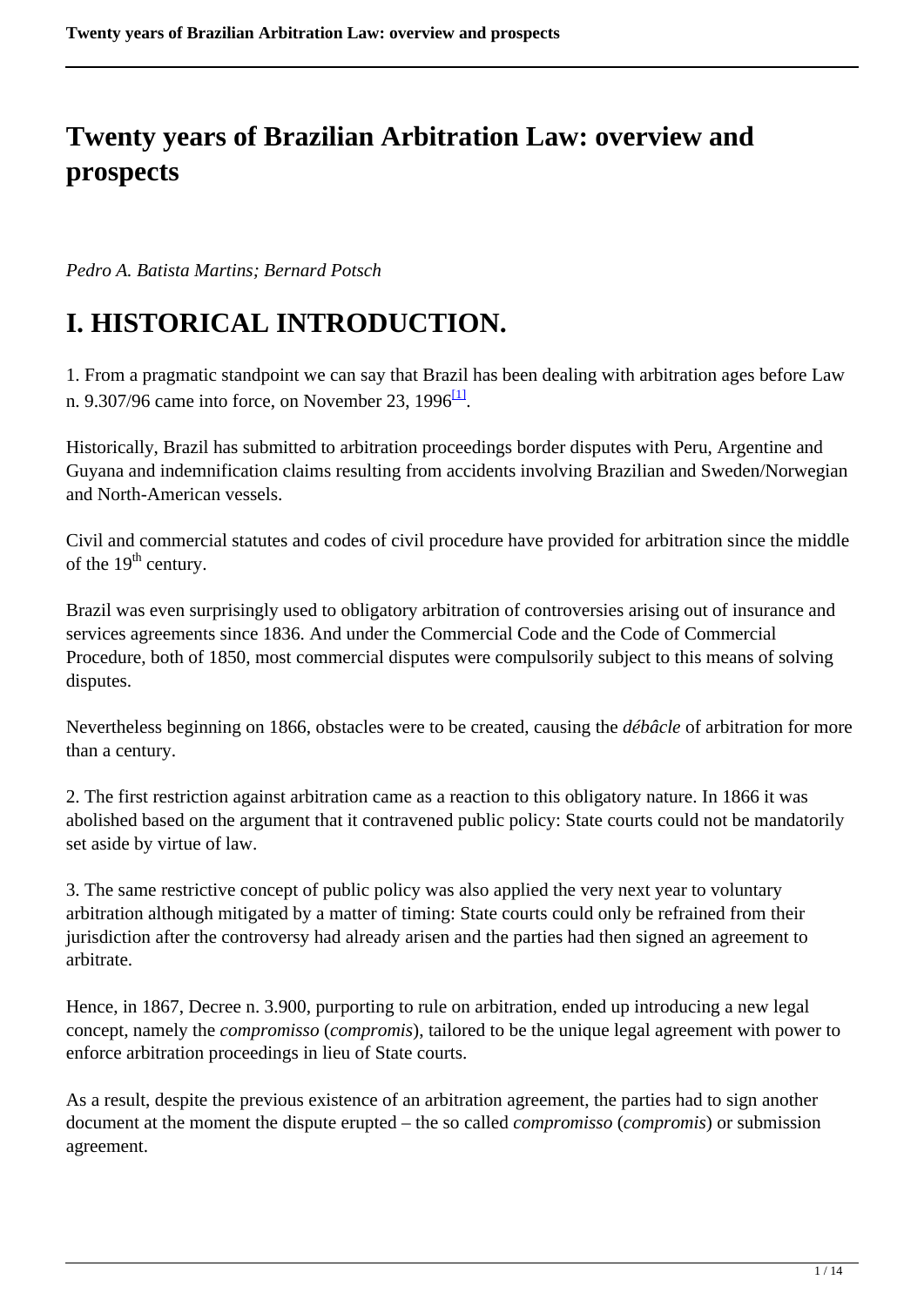In other words, the arbitration agreement was not sufficient to ensure the arbitral jurisdiction and hence was viewed by scholars and case law as a non-valid clause, depending upon the fulfilment of a second step, that is, the execution of a *compromisso*.

Moreover, the parties had no legal obligation to execute the *compromisso*. This meant that the violation of the arbitration clause could not be countered through specific performance, and damages were nearly impossible to be obtained. Henceforth, the arbitration agreement was considered a *caput mortum.* Its validity was based exclusively on moral and ethical principles.

4. The second barrier was introduced later on in the legal scenario and meant to require a *state stamp* to the arbitral award. The decision issued by the arbitrators should be submitted to the State courts for review of compliance with formalities.

This meant that the party had to fulfill the judicial homologation requirement in order to confer enforceability to the arbitral award.

This second restriction (*i.e.* judicial homologation) further eliminated arbitration's advantages of celerity and confidentiality.

4. As such, from 1867 to 1996, arbitration stood undeveloped in Brazil due to these two historical barriers.

Case law and scholars were so adamant on these restrictions that isolated support from some decisions and opinions would not be enough to bring arbitration back to its tracks.

This goal would only be achieved through the enactment of new legislation, providing arbitration with an updated set of rules.

5. However, the few existing arbitration supporters would have to face yet another challenge in order to reach such goal: arbitration was not studied at Law Schools and even celebrated jurists had never heard about it. Although inserted into a variety of Codes, nobody knew it. Arbitration was a *dead rule* with absolutely no legal consequences.

Nevertheless, during the 80's a rush of fresh air came to shake the old judicial structure. Access to justice had to be modernized and enhanced. Procedural rules and myths were under debate.

# **II. THE 80's AND EARLY 90's.**

6. During the 80's arbitration started to be re-examined in Brazil. Although still embryonic, a few discussions amongst Law Professors and some legal papers suggested a new trend.

7. A clear message was sent to the legal community from the Government: the Ministry of Justice drafted on three occasions an arbitration law attempting to clear the path for its development in Brazil in order to ease the burden on the Judiciary.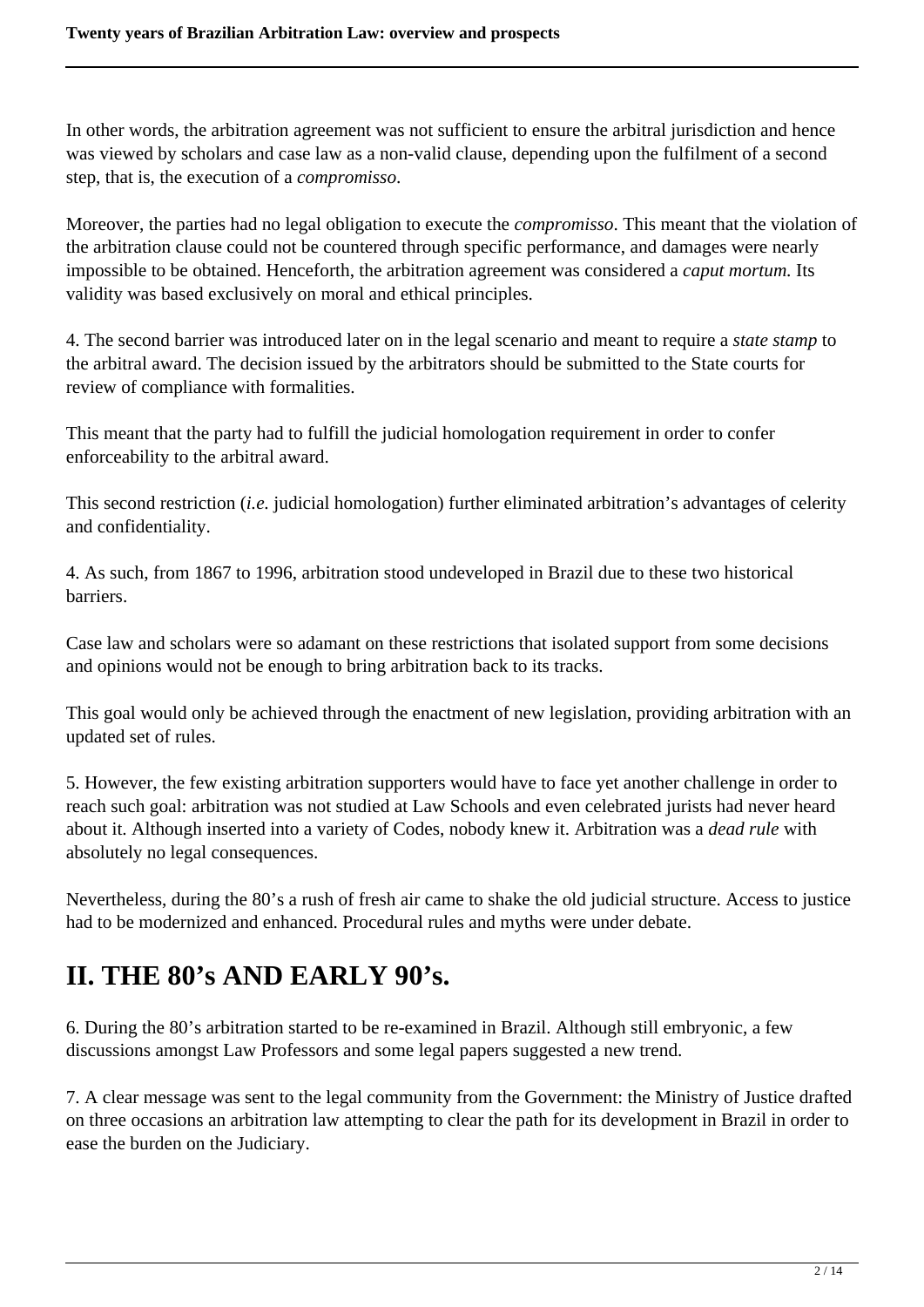State courts had become overwhelmed and procedural changes would take time to be introduced. On the other hand, it was not feasible to increase State courts' staff and expenditures to the point required to face the increasing litigation.

For instance, in the beginning of 1986, the Minister for Labour enlarged the lower and high level courts throughout Brazil. However, statistics proved that the effort put in place was quite insufficient to deal with the large number of new lawsuits filed before the Labour Courts during the same year. Hence, the Minister had no other alternative than to send Congress a draft law whereby individual and collective labour disputes would be solved by arbitration.

8. Unfortunately, neither of the three draft laws prepared by a Committee appointed by the Ministry of Justice were delivered to Congress for analysis and approval.

Nonetheless, they allowed room for discussion on the need to improve access to justice, introducing changes in the Code of Civil Procedure to speed up court proceedings, and adopting arbitration as an alternative means to solve conflicts.

9. In the early 90's, the Superior Court of Justice faced a case where the key issue under discussion was the challenge of an arbitral award rendered without the execution of a *compromisso*.

The leading opinion upheld the arbitral award and made room for arbitration in the country.

10. In spite of the importance of the judgement, the development of arbitration in the country would still take a lot of time and be subject to dramatic legal doubt if it had to rely solely on the position of the courts.

11. On this assumption, a draft arbitration law was prepared during the second half of 1992 and submitted to Senate at the end of the first half of 1993.

This time, however, it was a direct initiative of the Senate, expressly requested by well-known Senator Marco Maciel, who had the unique opportunity to pass the law, four years later, as Vice-President of Brazil.

The draft law with minor changes was enacted and published in September 1996 to enter into force in November 1996, as Law n. 9307/96, also known as Marco Maciel Law due to his important role in filing the draft and providing support to its smooth progression through several Congress' Committees.

### **III. OVERVIEW OF THE BRAZILIAN ARBITRATON LAW (LAW N. 9307/96).**

12. The first two issues tackled by the new arbitration law were the main obstacles that impaired the implementation of arbitration in Brazil (*i.e.* ineffectiveness of the arbitration agreement and need of judicial homologation of the arbitral award).

Henceforth, articles 5, 6 and  $7^{[2]}$  introduced legal mechanisms to enforce the arbitration agreement: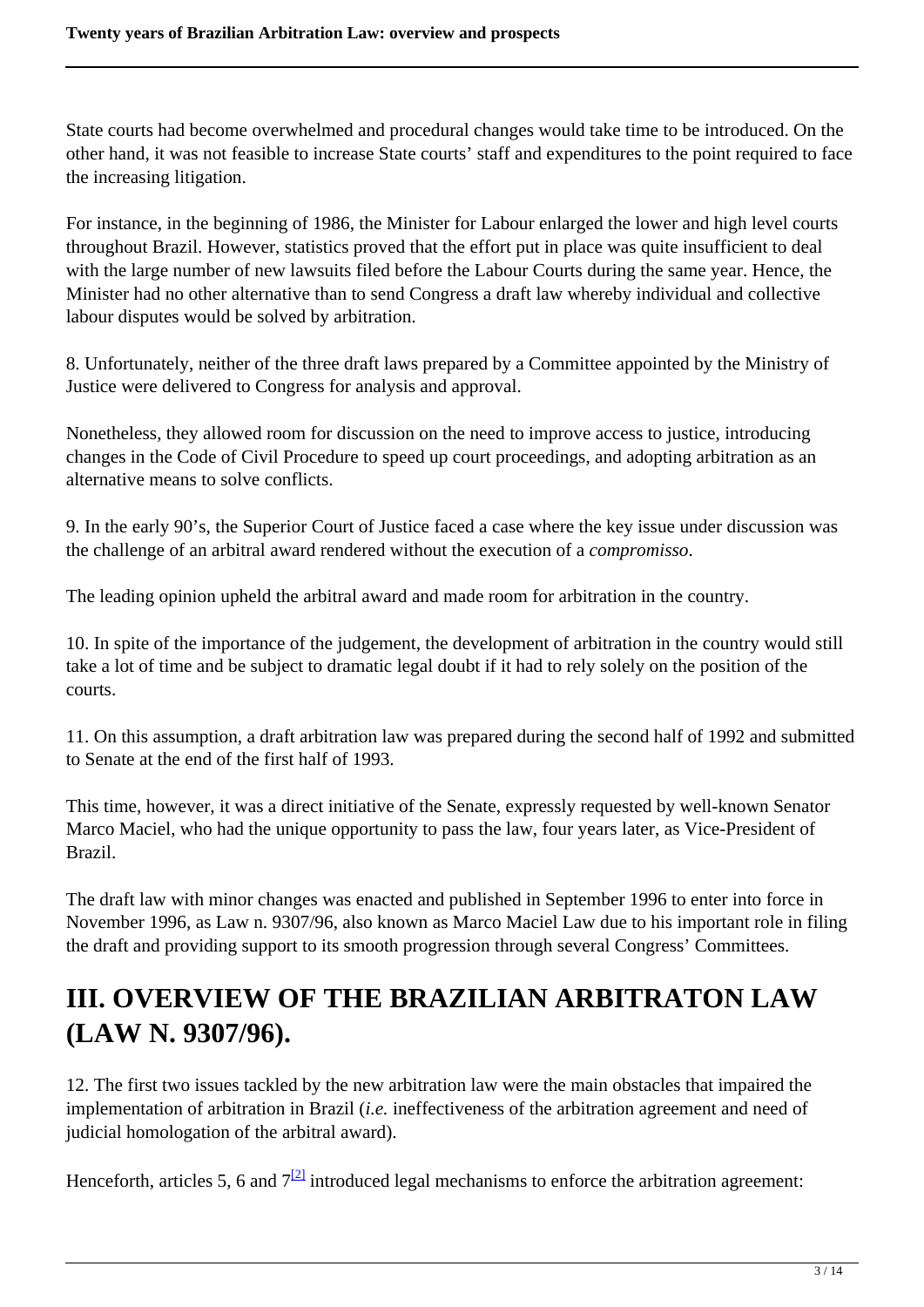(a) Whenever the contract establishes an arbitration clause the dispute shall be decided by arbitrators.

(b) The arbitration shall be set up in accordance with the arbitration agreement. It can be either institutional or *ad hoc*.

(c) If the arbitration agreement does not contain the means to commence arbitration (*white* or *empty* arbitration clause) and should there be resistance by one of the parties, the other shall request the State courts to rule on the main points of the Terms of Reference and revert the parties to arbitration.

(d) If the arbitration agreement contains such means or incorporates by reference the rules of an arbitral chamber (*full* or *black* arbitration clause), the arbitration proceedings shall initiate in accordance thereof.

13. As such, there is no longer any doubt regarding the negative and positive effectiveness of the arbitration agreement. The arbitration clause is self-sufficient to impose arbitration (*positive legal effect*) and to set aside the court's jurisdiction (*negative legal effect*).

The following rulings are self-explanatory:

"*One of the innovations brought by the Arbitration Law (Law n. 9.307/96) was giving cogent force to the arbitration clause, setting aside necessarily the submission of the dispute to the courts and consequentially resulting on the extinction of the court proceedings with no decision on the merits of the* dispute, according to art. 267, VII, of the Code of Civil Procedure.  $(\ldots)$ 

*It is thus clear that under Law n. 9.307/96 from the moment the parties of a contract establish an arbitration clause they are bound by this alternative dispute resolution method.*

*Once again, arbitration may not be unilaterally set aside, being the parties prohibited to veto the agreed proceeding. In summary, faced with an arbitration clause, a contracting party may start arbitral proceeding, and the other will be bound to accept it with no possibility to unilaterally opt for the jurisdiction of the State courts.*" [3]

"*Thus once invited to rule on the specific performance of an arbitration clause, the State judge must issue an award containing the necessary elements to begin arbitration, as established under art. 7 of the Arbitration Law.*" [4]

14. The enforceability of the arbitration agreement is only subject to further confirmation when inserted in the so-called adhesion contracts, where the relationship between the parties is asymmetrical, *i.e.* one or more parties is weaker than the others, such as in consumer contracts.

On those, the clause is still valid but its enforceability rests on the will of the "weaker party" at the moment the dispute has arisen out of the agreement<sup>[5]</sup>.

This is basically the sole exception to the full enforceability of the arbitration clause.

15. Marco Maciel Law also took the opportunity to remove the homologation barriers.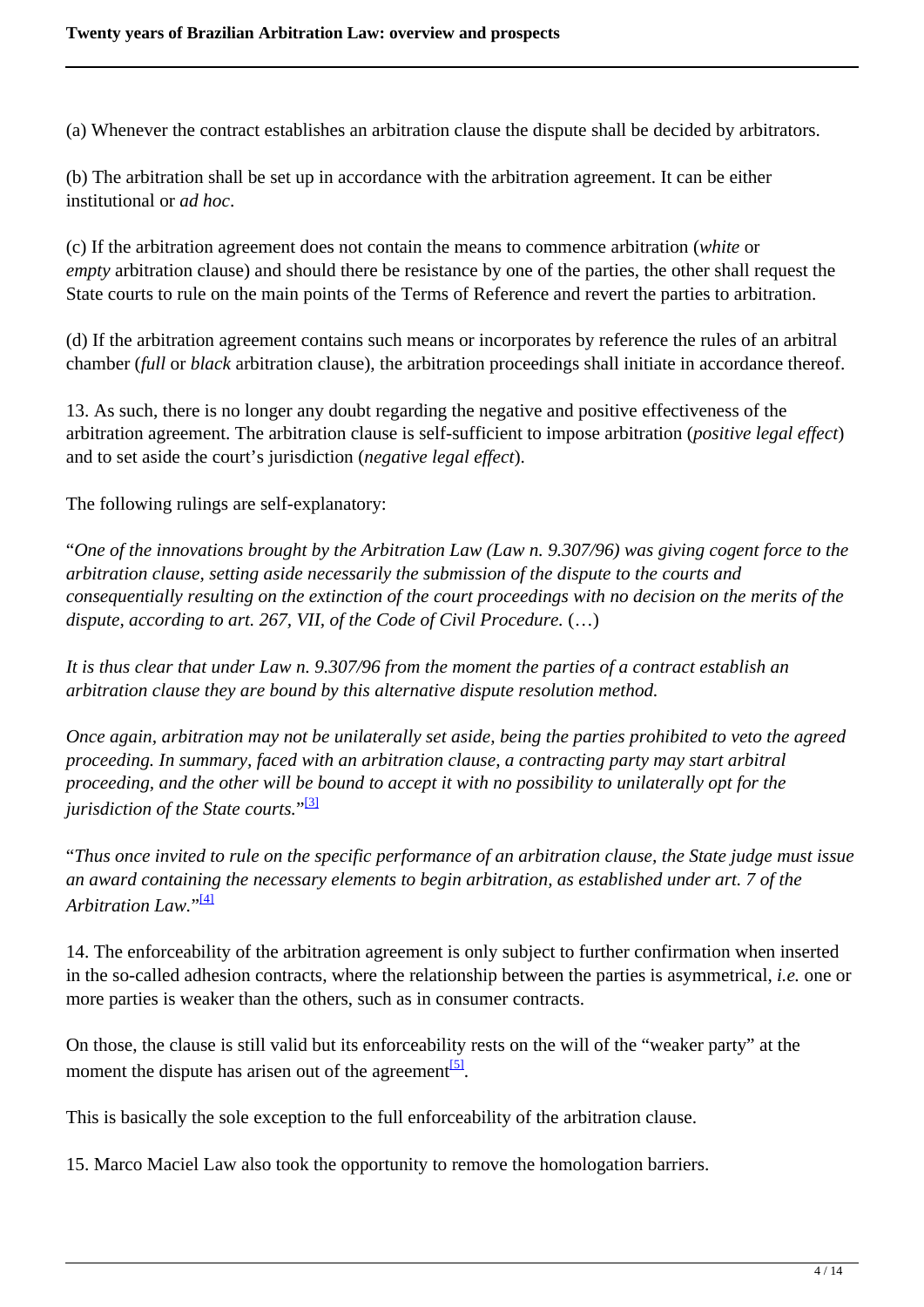Article 18 establishes that the arbitral award is not subject to Brazilian State court's homologation proceedings.

Therefore, the arbitral award shall have the same effect on the parties and their successors as a judgement issued by State courts, and should it establish an obligation to pay, to do, or not to do, it shall constitute an executory title (art. 31).

Regarding foreign arbitral awards, the law also got rid of the need for the so called *double exequatur*.

Until the enactment of Law n. 9.307/96, any arbitral decision rendered abroad had to obtain homologation in the country of origin as a condition for recognition in Brazil.

Now, in order to be recognized or enforced in the country, a foreign arbitral award is subject only to homologation by the Superior Court of Justice (art. 35).

16. Party autonomy is of the essence under the Brazilian arbitration law.

The parties are free to choose *e.g.* (i) the place of seat; (ii) the rules applicable to the proceedings; (iii) the number of arbitrators; (iv) the site where the arbitration shall be performed; (v) the time period for rendering the award; (vi) institutional or *ad hoc* arbitration.

Moreover, the parties may decide upon the law applicable to the merits of the case. Even equity or amiable compositeur can be legally agreed upon thereto<sup>[6]</sup>.

As established under article 2, the parties may freely choose the rules of law applicable to the arbitration provided that their choice does not violate good morals and public policy. The arbitration shall also be governed by the general principles of law, customs, usages and international rules of trade.

17. Other relevant rules included in the Brazilian arbitration law are the principles of *kompetenzkompetenz* and of autonomy of the arbitration agreement<sup>[7]</sup>.

Those rules close the rigid legal circle that surrounds the effectiveness of the arbitration agreement. As a general principle, whenever there is an arbitration agreement the arbitrator shall be the first to decide upon his own jurisdiction.

Moreover, the arbitration agreement is *prima facie* immune to any defect that may affect either the contract or the clause. These principles are the bottom line of a valid choice made by the parties at the time they signed the agreement.

They also represent a guarantee of the parties' autonomy and of the principle of good faith which underlies any transaction.

18. Although the adjustment to such principles could have been problematic to a judicial system historically subject to state interventions the support of the high court that retains jurisdiction to decide infra constitutional matters (Superior Court of Justice) was emphatic, as illustrated by the following decisions: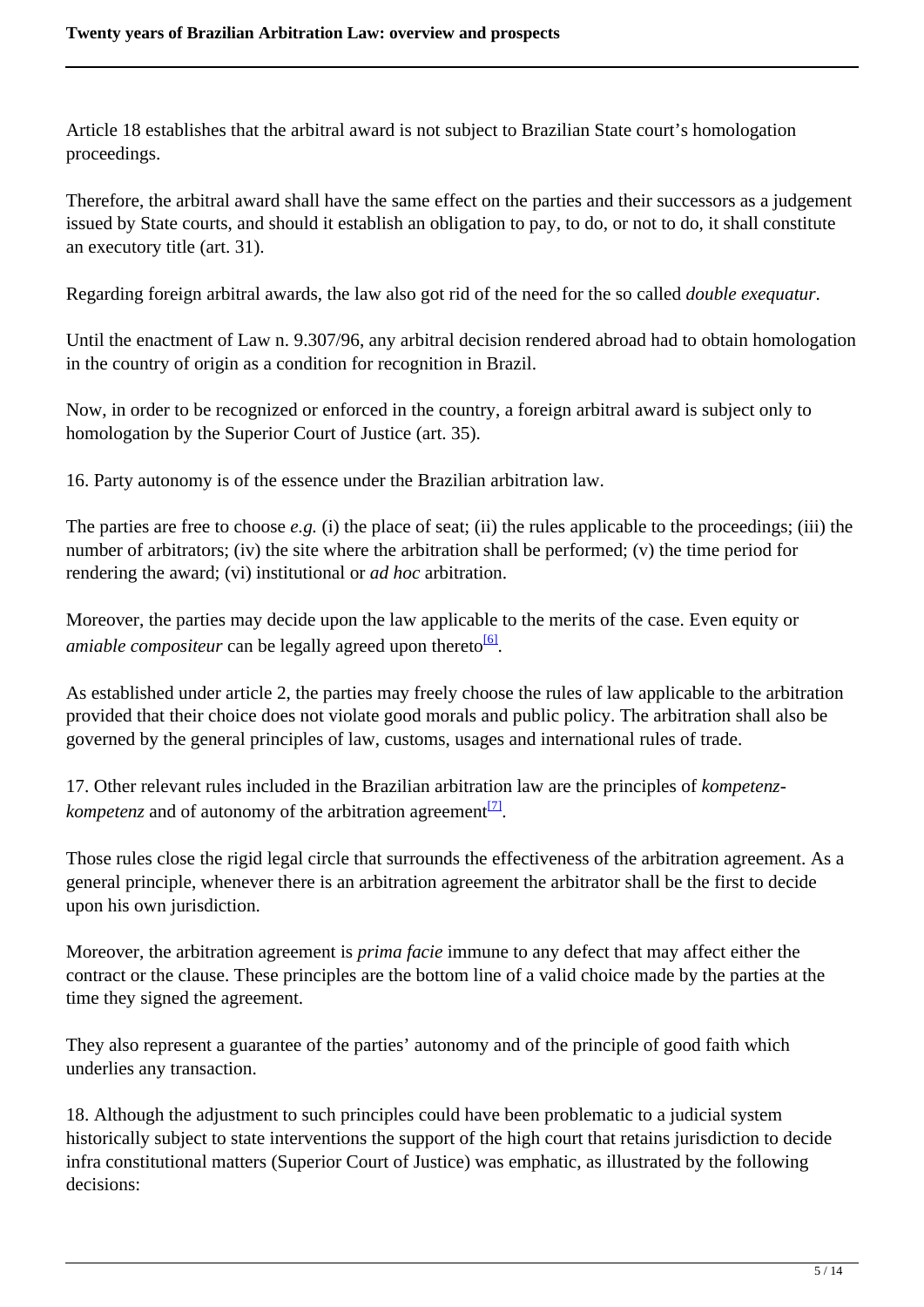"*Under article 8, sole paragraph, of the Arbitration Law, allegations of nullity of the arbitration clause or of the contract on which it is contained must firstly be submitted to arbitral decision. It is impossible the request of the party to see the arbitration agreement declared null and void before the constitution of the arbitral tribunal, coming to the State courts to sustain defects of the freely agreed clause under which it undertook to accept arbitration. The premature judicialization of the issue is inadmissible.*" [8]

"*The "full" arbitration clause, i.e. that which contains at least the choice of the conventional authority to solve the dispute, has the power to set aside the State's jurisdiction to rule at first on questions related to the validity of the arbitration clause (art. 8, sole paragraph together with art. 20, Arbitration Law).*

*Indeed, the powers of arbitrators and State judges regarding matters of existence, validity, extension and efficacy of the arbitration agreement coexist. As a matter of fact – expect for pathological arbitration clauses ('in white') – there is an alternation of powers between such authorities, as they bear such power at different procedural times, i.e. the State courts may only act after the issuance of the arbitral award, under arts. 32, I and 33 of the Arbitration Law.*" [9]

19. Regarding the arbitrators, the Marco Maciel Law clearly adopted the jurisdictional concept of its activities.

Although a few scholars understand that arbitration is a creature of both private and public nature, the law expressly opted to grant jurisdiction to the arbitrators.

First of all, article 18 considers the arbitrator's activities equivalent to that carried out by judges, and his award is neither subject to appeal nor homologation.

This means that arbitrators have full power to hear witnesses, assess documents and any other evidence necessary for rendering the decision. The arbitrator also has the power and jurisdiction to issue a final award, which shall not be reviewed on the merits nor subject to homologation. He has therefore *iudicium* (to apply the law), the most relevant of the five powers of jurisdiction. He acts and functions as a judge.

His award has the same legal effectiveness as State courts' judgements. It can impose payments or any other obligations to the defaulting party. It can declare, modify, create or extinguish rights.

Should the creditor seek enforcement of the award in court, it is considered a judicial title for all purposes, mainly to expedite the proceedings and restrict the matters which may be alleged by the defaulting party.

The arbitrator also has the power to issue provisional and coercive relief and may proceed to render an award even if the party opts not to appear before him (art. 22).

20. The arbitrators' right to issue provisional or interim relief is now widely recognized by State courts.

Substantial case law confirms that State court's intervention is only admitted prior to the arbitral tribunal's constitution, unless otherwise agreed by the parties.

Under Brazilian procedural regime it is admissible to file some specific kinds of lawsuit in order to obtain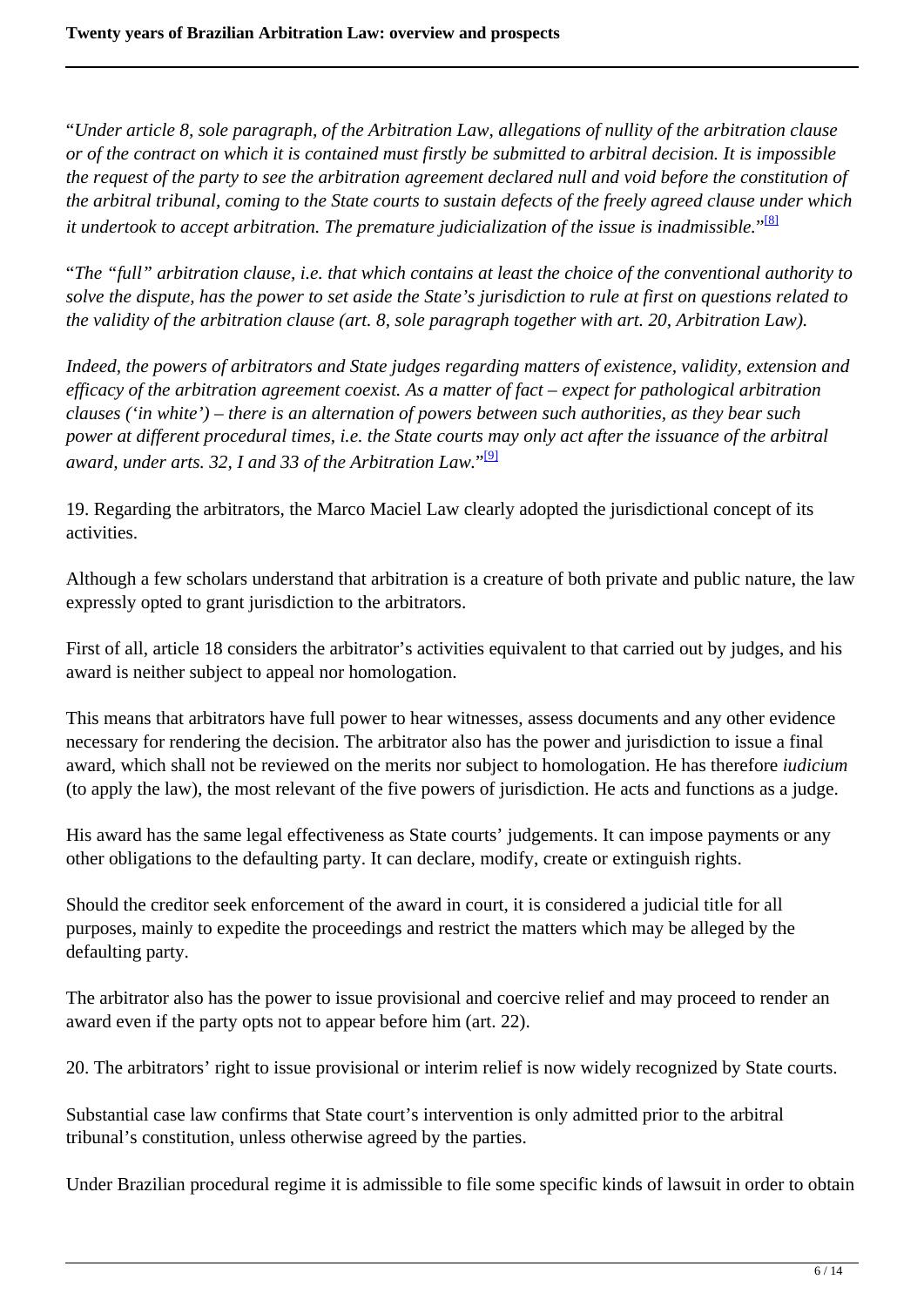an injunction to safeguard the object of the main lawsuit on an urgent basis, having the party 30 days to file the main lawsuit as a condition to maintain in force the relief previously granted.

When the parties establish an arbitral clause it is well accepted by State courts the right of the party to fulfil this 30-days condition by requesting the arbitral institution to initiate the arbitration proceedings. Moreover, when the panel is set up, the arbitrators retain jurisdiction to review the injunction issued by the State court for purposes of modifying or even revoking the provisional relief.

Henceforth, the jurisdictional nature of the arbitrators activities implies the power of granting interim relief and case law has supported such practice, as follows:

"*The arbitral tribunal has jurisdiction to adjudicate provisional requests by the parties, limited however to the granting of the measure* (…) *should there be resistance by the party, the measure must be executed by the State courts, which retains the* imperium*.*

*Pending the constitution of the arbitral tribunal, the party may seek the aid of the State courts, through injunctive relief, to ensure the practical result of the arbitration.*

*Surpassed the temporary circumstances which justified the contingential intervention of the State courts and whereas the conclusion of an arbitration agreement entails as a rule derogation of State jurisdiction, the case should be promptly referred to arbitration, so that it takes over the proceeding and if necessary review the injunctive relief conferred, maintaining, altering or repealing it.*" [10]

21. Chapter VI of the Brazilian arbitration law rules on the recognition and enforcement of foreign arbitral awards.

It is worth noting that if on one hand the international community complained about the late acceptance by Brazil of the New York Convention, on the other hand the most important rules contained therein were already introduced in the country's legal regime by virtue of the arbitration law provisions, which are similar to those of the Convention.

Nevertheless, Brazil ratified the New York Convention in 2002 and had already ratified the Panama Convention, right before the enactment of its arbitration law.

22. It should be stressed that the Brazilian arbitration law seeks to give full effect to the international conventions over the provisions of the law. As established in article 34, a foreign arbitral award shall be recognized or enforced in Brazil pursuant to the applicable international treaties, or, if there are none, strictly in accordance with the law at issue.

23. In order to define the nationality of arbitral awards, Brazil takes into consideration the place where the award is issued, considering a foreign decision any award rendered outside of its national territory (art. 34, sole paragraph).

Hence even if arbitration is carried out between Brazilian parties, by Brazilian arbitrators and under the laws of Brazil, if the place of seat is outside Brazil's boundaries the award shall be considered nondomestic and therefore subject to recognition before the Superior Court of Justice to be enforceable in the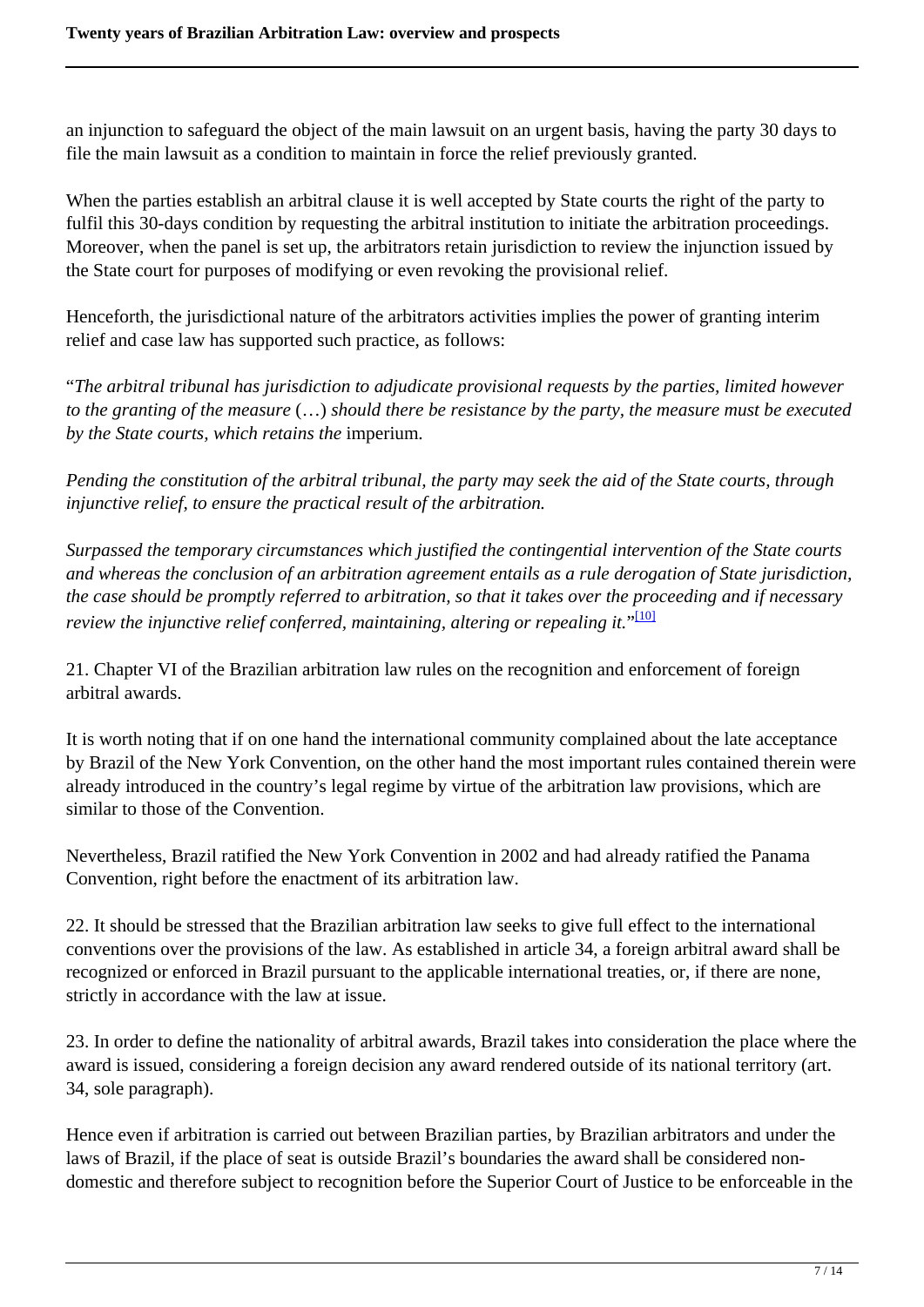country.

As already mentioned, the arbitration law also got rid of notions of *double exequatur*, meaning it no longer requires prior judicial recognition at the seat of arbitration. As per article 35, in order to be recognized and enforced in Brazil, a foreign arbitral award is subject only to homologation by the Superior Court of Justice.

24. It should be further pointed out that an old procedural taboo which used to impair the access to jurisdiction was abolished by the arbitration law: the need to formally serve the Brazilian or foreign party through the use of a letter rogatory.

A violation of Brazilian public policy shall not be deemed to have occurred if process is served on the party resident or domiciled in Brazil pursuant to the arbitration agreement or the procedural laws effective in the country where the arbitration procedure was conducted; for such purpose, service of process by mail against unequivocal proof of receipt shall be admitted, provided that the Brazilian party is given enough time to exercise its right of defense (art. 39, sole paragraph).

25. Finally, it should be mentioned that Law n. 9.307/96 applies both to domestic and international arbitration.

The rules contained in the law are so broad and non-restrictive that an international procedure can easily be carried out under the same provisions applied to domestic arbitration. This legislative option seems to have been correct. As it gave full recognition to the freedom of choice and to the parties' autonomy, it imposed no specific restriction that could justify the need for further flexibility for international arbitration.

### **IV. THE LAST TWENTY YEARS.**

26. On an earlier revision of this article written when the Marco Maciel Law reached its ten years, it was stated that an optimistic future scenario for arbitration in Brazil was not unrealistic. Now, the future has arrived and those prospects were not only achieved but exceeded.

27. If ten years ago arbitration was viewed as necessary to further attract investment, today it is seen for all its virtues as a means to quickly and efficiently resolve disputes, making use of specialists on the issues at stake.

Veritable proof of such change is Superior Court of Justice Minister João Otavio de Noronha's opinion that "[a]*rbitration exists to help business, allowing commercial disputes to be solved quicker and more efficiently by specialists, which is not always possible before State Courts due to the excessive workload*" [11] *.*

And that of retired Supreme Court of Justice Minister Ellen Gracie Northfleet: "*I can bet that no major contract signed by companies today leaves out an arbitration agreement. Arbitration is a very propitious way of solving disputes, as business activities absolutely demand not only certainty, but celerity and* above all confidentiality to protect a number of commercial clauses" [12].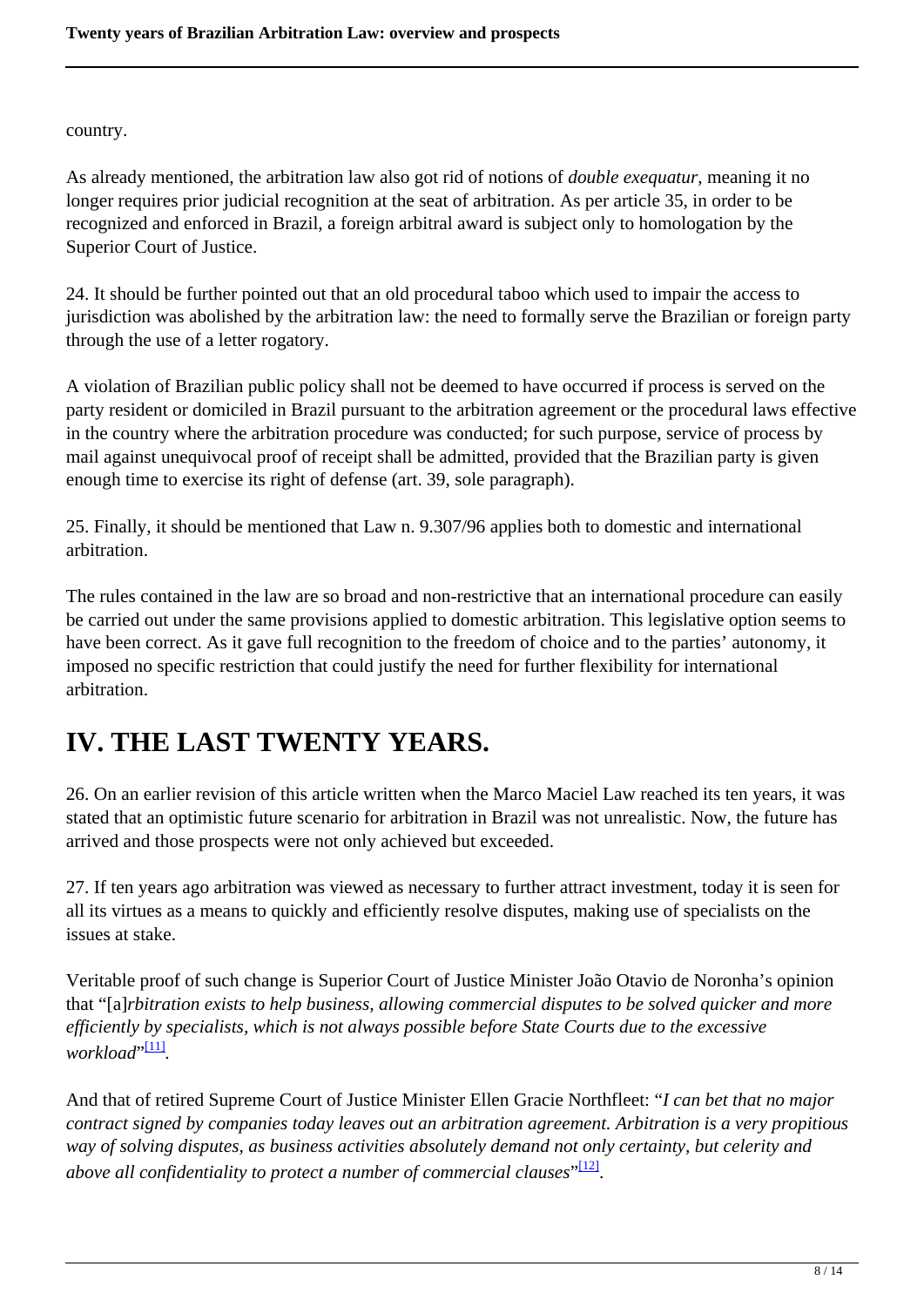28. Such advantages were not missed by the State itself.

On June 2015, Decree n. 8.465/15 established specific rules on the arbitration of disputes regarding port concessions; and on June and July of the same year, Decree n. 8.469/15 and Regulatory Instruction n. 4/15 created Rules on Mediation and Arbitration of Copyright Disputes before the Ministry of Culture.

Further back, on 2011, Minas Gerais – one of Brazil's 27 states – enacted Law n. 19.477/11 to further regulate arbitration involving the state itself and its direct and indirect entities.

Although such law made unequivocal the arbitrability of such disputes, it must be said that the Superior Court of Justice had already ruled on this subject on several occasions, clearly establishing that State entities – namely mixed capital companies, less emphatically the State itself – could arbitrate their economic disputes<sup>[13]</sup>.

Nevertheless, the issue was definitively put to rest through recent amendment of the Brazilian arbitration law, which inserted two paragraphs under its article  $1^{[141]}$ .

29. Speaking of legislation, on March 2015 Brazil revamped its Code of Civil Procedure<sup>[15]</sup>, taking the opportunity to improve – among others – the confidentiality of arbitral proceedings $\frac{16}{6}$ , the recognition and enforcement of interim relief granted by foreign arbitrators $\frac{1171}{11}$ , and the cooperation between arbitrators and State courts<sup>[18]</sup>.

On the last issue, the Code of Civil Procedure created and ruled on the so-called "arbitral letter", designed to make clear that an arbitrator may request the assistance of a State court, including on the enforcement of interim relief, and may only be denied aid under very specific circumstances<sup>[19]</sup>.

30. Fortunately, even before such provision, the State courts' acceptance and contribution to the development of arbitration exceeded the most optimistic expectations.

More than just issuing decisions favorable toward arbitration – and there has been an abundance of those – the State courts have mostly adopted a pro-arbitration stance, seeking to further cooperate to the development of alternative dispute resolution methods.

Illustrative of this position is the movement toward centering on specific State judges matters relating to arbitration. Starting with Rio de Janeiro's Court of Justice back in 2010, the crusade was later embraced by the National Justice Council, which established as one of its aims for the year 2015 to spread the measure throughout all 27 Brazilian states and its Federal District, with the rationale of improving arbitration's efficiency.

Several Supreme and Superior Court of Justice Ministers have also personally taken up the mantle to promote Brazilian arbitration. Along with the ones above mentioned, Minister Nancy Andrighi support was providential on the adoption of the referenced National Justice Council position, Minister Luiz Felipe Salomão has recently organized a book on the subject and retired Minister Gilson Dipp has just written an article stating that "[i]*t seems undisputed that international commercial arbitration as received by the national legal system has an extremely important role in preserving the certainty and legality of*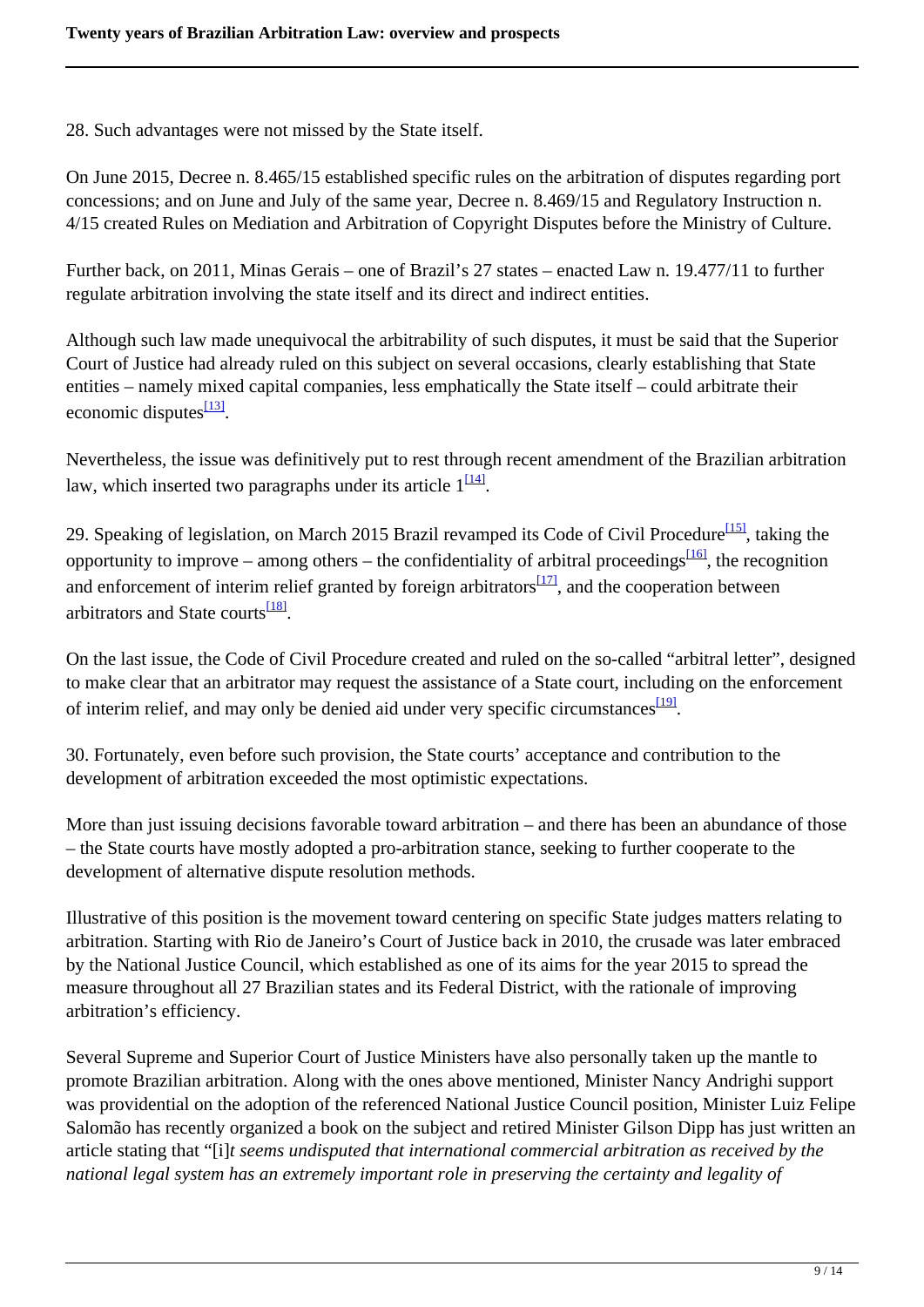*commercial conduct and that mitigation of judicial jurisdiction is contrary to no constitutional standard* (…) *arbitration is a highly advisable form of settling disputes out of courts due to its celerity,* convenience and efficiency"<sup>.[20]</sup>.

31. The development of arbitration also had its impacts on the legal practice and education.

If on the earlier revision of this article it was noted that most lawyers were unaccustomed and still reluctant to go through arbitration, nowadays several law firms have legal teams entirely dedicated to arbitrating disputes. And even those firms who do not are entering into arbitral proceedings, abandoning their prejudices and habits acquired through decades of litigation.

As to arbitrators the somewhat limited pool that existed ten years ago has been much expanded with more and more practiced lawyers, knowledgeable scholars and retired judges – among those even some from the Superior and Supreme Courts – experiencing arbitration for the first – or the eleventh – time.

The number of Law Schools that teach arbitration has also grown exponentially, and even those who do not have regular courses on the subject increasingly join moot arbitration competitions, Brazil being the third country with most universities taking part in the Willem C. Vis International Commercial Arbitration Moot, surpassing France and the United Kingdom and only behind Germany and the United States of America.

32. Furthermore, if ten years ago the existence of national arbitral institutions was worth noting, the sheer amount of arbitrations proceedings under their administration – and the values involved – are now staggering for a developing country.

At the end of 2013, Brazil's most prolific arbitral institution was administering 153 proceedings, 90 of which had been instituted that same year. Combining the 6 most relevant Brazilian institutions, there were 348 proceedings taking place, out of which 174 had been commenced the same year. This amounted to an average 89% increase in the span of 6 years.

Equally impressive were the amounts in dispute, that reached US\$1,518,952,148.95 $\frac{[21]}{21}$  in the proceedings initiated in 2013 at the 6 most relevant Brazilian institutions.

Much of this improvement is due to the consistent effort by the Brazilian arbitral institutions to improve the quality of its services through a series of measures, including but not limited to the revision of its arbitration rules, the expansion and training of its secretariat, and the establishment of modern hearing centers.

33. It is worth noting that even the kinds of dispute subject to arbitration have cemented and expanded during the last ten years.

The arbitrability of corporate disputes through the inclusion of arbitration clauses in the company's bylaws has gone through substantial resistance during the first years of arbitration in Brazil. However, along the years some scholars revisited their previous opinions and concluded on its admissibility, a process that climaxed on a recent ruling of the United States Southern District Court of New York<sup>[22]</sup> and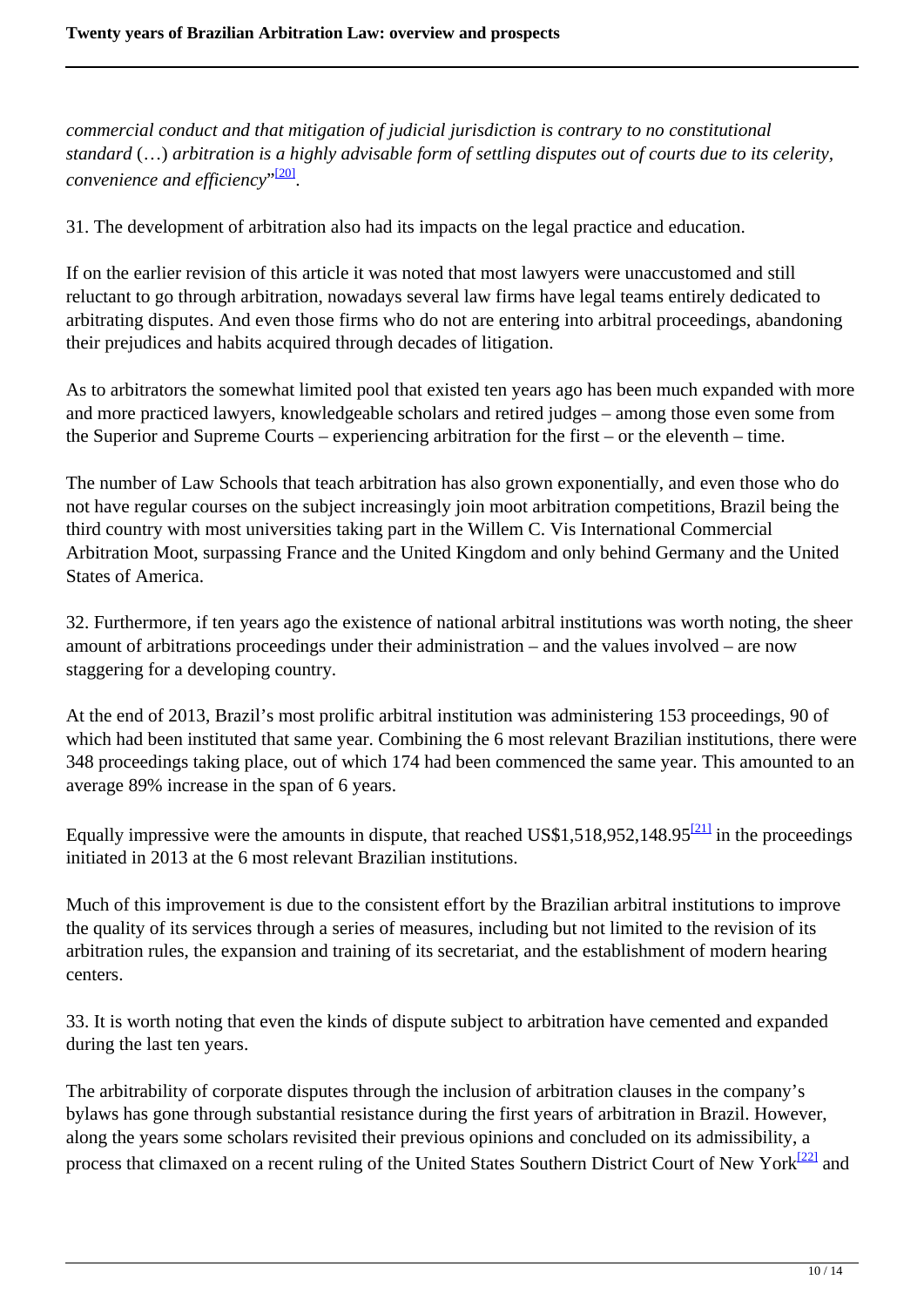on a change to the Brazilian Corporate Law to specifically address the issue<sup>[23]</sup>.

Said change accompanied several other on the Brazilian arbitration law, having the draft approved by Congress attempted to clarify the admissibility of consumer and labor arbitration – the last one only for directors and administrators –, should the consumer or employee initiate or expressly agree with its commencement after the dispute had arisen. Although unfortunately vetoed, the tried change ignited a spark of hope for such proceedings.

Likewise there have been efforts to introduce arbitration and other alternative dispute resolution methods to the resolution of tax disputes. On this front, several bills have been submitted to Congress in order to increase the efficiency of tax recovery, including among its proposals the further admissibility of negotiation<sup>[24]</sup> and arbitration<sup>[25]</sup>.

34. Finally, the recognition and enforcement of arbitral awards has trodden a golden path with a bright horizon ahead.

Back in 2005, right after the Superior Court of Justice took over the responsibility to rule on the subject, it issued Resolution n. 9, debunking with the stroke of a pen several detrimental taboos. For instance, it specifically allowed the granting of provisional relief while the homologation proceedings took place and the partial recognition of foreign awards<sup>[26]</sup>.

Over the past ten years, Brazil's Superior Court of Justice has seen over seventy requests for recognition of foreign arbitral awards facing opposition by the counterparty. Among those, only five have been denied, mainly due to applicant's failure to prove the existence of an arbitration agreement. It is worth mentioning that 21 of those decisions were issued over the last two and a half years, and that none had its recognition denied.

Moreover, on several of its decisions, the Superior Court of Justice has made clear for instance that no review on the merits shall take place, that procedural requirements for summons and length of motivation are those of the applicable law, that recognition may take place in spite of the existence of judicial proceedings in Brazil, and that frugal allegations of public policy violation shall not suffice to deny enforcement.

As such, the Superior Court of Justice has adopted an overall pro-arbitration stance.

35. All those considerations make clear that, although there is still room for improvement, Brazil has fully embraced arbitration and is a viable regional and international arbitration hub in the near future.

- 1. The Arbitration Law was published on September 24, 1996 and provided for a 60 days *vacatio legis*. ?
- 2. *"Art. 5. When the arbitration clause makes reference to the rules of a particular arbitral institution or specialized entity, the arbitration shall be commenced and conducted in accordance with such rules, unless otherwise agreed by the parties.*

*Art. 6. In the event of absence of provision as to the means of commencing arbitration, the*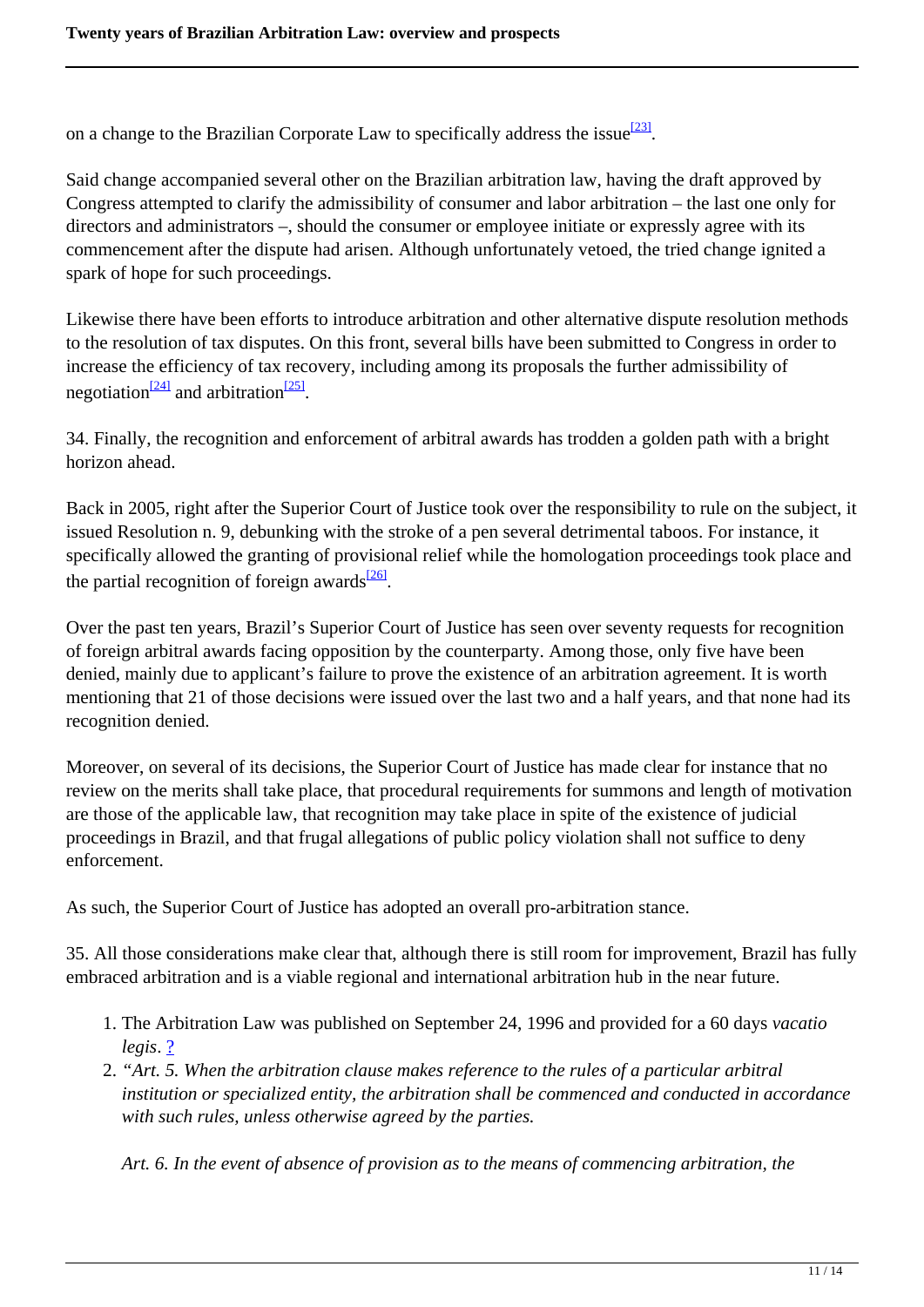*interested party shall serve the other party with a written notice by registered letter or by any other means which provides a record of delivery, calling for the other party to appear at a set date, time and place in order to sign the compromisso.*

*Sole Paragraph. Where the party to whom notice is served fails to appear or refuses to sign the compromisso, the other party can, pursuant to article 7 of this law, seek assistance from the State court which originally would have had jurisdiction to hear the case.*

*Art. 7. Where there is an arbitration clause but one of the parties shows resistance as to the initiation of arbitration, the interested party may petition the courts to serve notice on the other party to appear in court in order to sign the compromisso, whereupon the judge shall schedule a special hearing for such purpose.*

*§ 1. The claimant shall indicate precisely the object of the arbitration, including the document which contains the arbitration clause.*

*§ 2. The judge, previously to the signature of the compromisso, shall try to bring the parties into a settlement. Failing such agreement, the judge shall lead the parties to approve, by mutual agreement, the compromisso.*

*§ 3. When the parties fail to agree as to the terms of the compromisso, the judge, after hearing the defendant at the same hearing or within 10 days therefrom and pursuant to articles 10 and 21 § 2º of this law, subject to the provisions of the arbitration clause, shall decide the issue.*

*§ 4. If the arbitration clause makes no express reference to the appointment of arbitrators, the judge shall hear the parties in this respect and then decide on the issue with powers to appoint a sole arbitrator for the resolution of the conflict.*

*§ 5. Should the claimant, without reasonable excuse, fails to appear at the hearing to sign the compromisso, the proceedings shall be deemed to have been terminated without judgment on its merits.*

*§ 6. Should the defendant fail to appear, it will be up to the judge, having heard the claimant, to rule with respect to the content of the compromisso, nominating a sole arbitrator.*

*§ 7. The judge's decision favorable to the petition shall be deemed to be the compromisso itself.*" (free translation).  $\frac{?}{?}$ 

- 3. Superior Court of Justice, Recurso Especial n. 612.439, decision rendered on 25 October 2005, free translation. ?
- 4. Superior Court of Justice, Recurso Especial n. 1.082.498, decision rendered on 20 November 2012, free translation. ?
- 5. *"Art. 4. An arbitration clause is an agreement by which the parties to a contract undertake to submit to arbitration the disputes which may arise with respect to that contract.*

*§ 1. The arbitration clause shall be in writing and it can be inserted in the main contract or in a document to which it refers.§ 2. In adhesion contracts, the arbitration clause shall only be*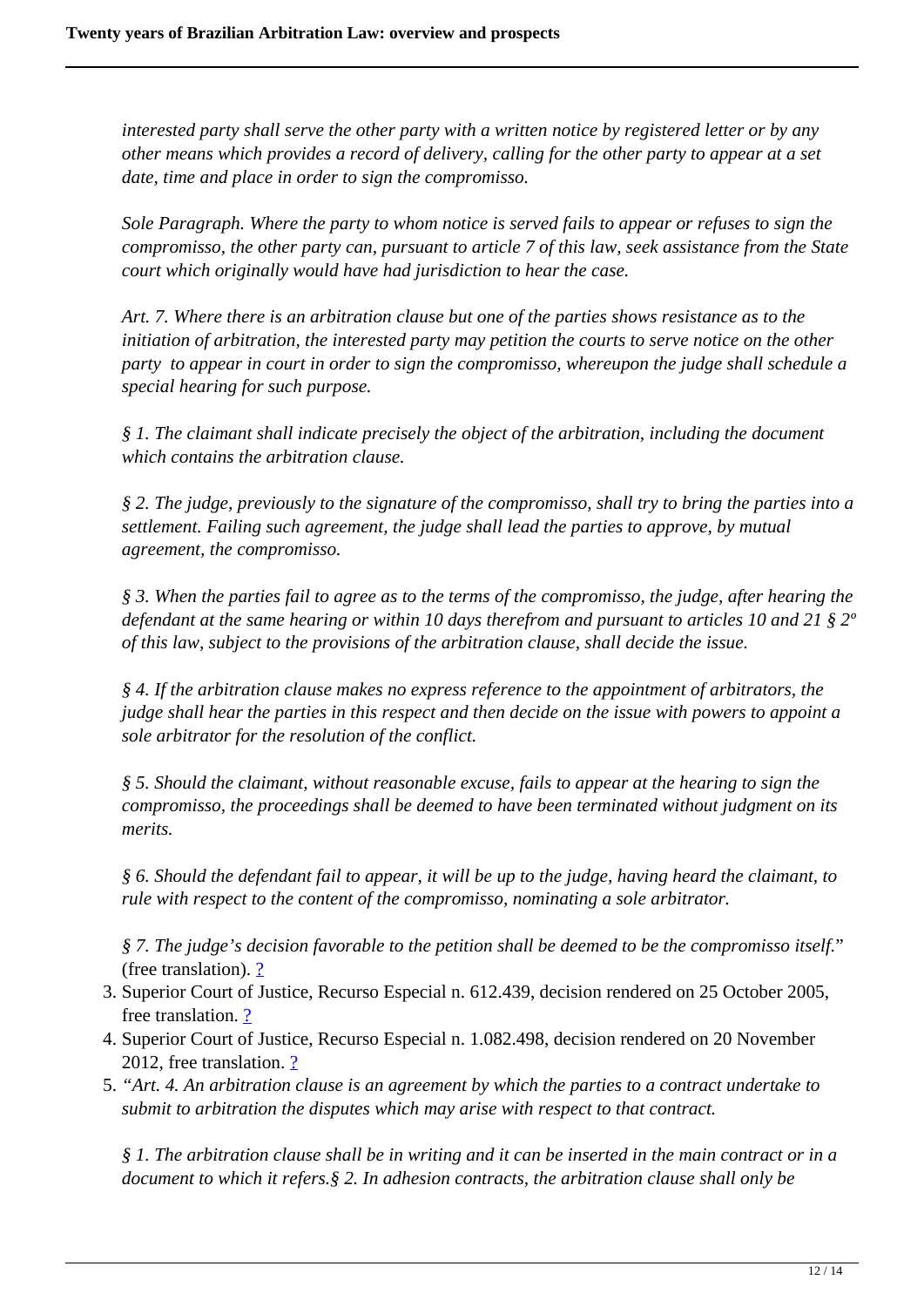*effective if the signee takes the initiative of commence the arbitration or if he expressly agrees to its commencement thereof, in an attached written document or on boldface, and provided that such clause bears his signature or initial.*" (free translation). <u>?</u>

- 6. Except for arbitration involving State entities, which under recently added article 2, § 3 must always adopt rules of law. 2
- 7. "*Art. 8. An arbitration clause which forms part of a contract shall be treated as an agreement independent of the other terms of the contract. A decision that the contract is null and void shall not entail ipso iure the invalidity of the arbitration clause.Sole paragraph. It shall be up to the arbitrator to decide on its own motion or per request of the parties, the issues concerning the existence, validity and efficacy of the arbitration agreement and of the contract which contains the arbitration clause."* (free translation). ?
- 8. Superior Court of Justice, Recurso Especial n. 1.355.831, decision rendered on 19 March 2013, free translation. ?
- 9. Superior Court of Justice, Recurso Especial n. 1.278.852, decision rendered on 21 May 2013, free translation. ?
- 10. Superior Court of Justice, Recurso Especial n. 1.297.974, decision rendered on 12 June 2012, free translation. See, also, Superior Court of Justice, Agravo Regimental na Medida Cautelar n. 19.226, decision rendered on 21 June 2012. ?
- 11. Free translation.Available at: <http://www.stj.jus.br/sites/STJ/default/pt\_BR/noticias/noticias/R% C3%A1dio/Especial-STJ:-os-avan%C3%A7os-da-arbitragem-no-Brasil>. ?
- 12. Free translation.Available at: <http://www.stj.jus.br/sites/STJ/default/pt\_BR/noticias/noticias/R% C3%A1dio/Especial-STJ:-os-avan%C3%A7os-da-arbitragem-no-Brasil>. ?
- 13. *E.g.* Superior Court of Justice, Recurso Especial n. 612.439, decision rendered on 25 October 2005; Superior Court of Justice, Recurso Especial n. 606.345, decision rendered on 17 May 2007; Superior Court of Justice, Mandado de Segurança n. 11.3089, decision rendered on 9 April 2008; Superior Court of Justice, Recurso Especial n. 904.813, decision rendered on 20 October 2011. 2
- 14. "*Art. 1* (...) *§ 1. Direct and indirect government entities may make use of arbitration to settle disputes regarding commercial and disposable rights.§ 2. The authority or competent body to sign arbitration agreements for direct government entities is the same than for the performance of agreements or transactions.*" (free translation). 2
- 15. Brazil's new Code of Civil Procedure shall come into force on March 2016, under Law n. 13.105. ?
- 16. "*Art. 189. All procedural acts are public; however, the following proceedings shall take place under judicial secrecy:* (…) *IV – those regarding arbitration, including the enforcement of arbitral letters, as long as the confidentiality of arbitration is proven before the court.*" (free translation). ?
- 17. "*Art. 962. Foreign decisions granting interim relief are enforceable.§ 1.The enforcement of foreign interlocutory decisions granting interim relief shall take place through letter rogatory.§ 2. Interim relief granted* ex parte *may be enforced, as long as respondent is granted the opportunity to reply at a later date.§ 3. Only the jurisdictional authority that granted the foreign decision shall judge on the urgency of the relief granted.*" (free translation).Arguably, Art. 7 of Superior Court of Justice's Resolution n. 9 already allowed the enforcement of interim relief through letter rogatory since 2005. Nevertheless, Art. 962 has the merit of putting to rest any doubts on the issue. ?
- 18. "*Art. 237. The following letters may be issued:* (…) *IV arbitral letter, for a judicial body to enforce or to grant enforcement on its jurisdictional territory to a request for cooperation made*